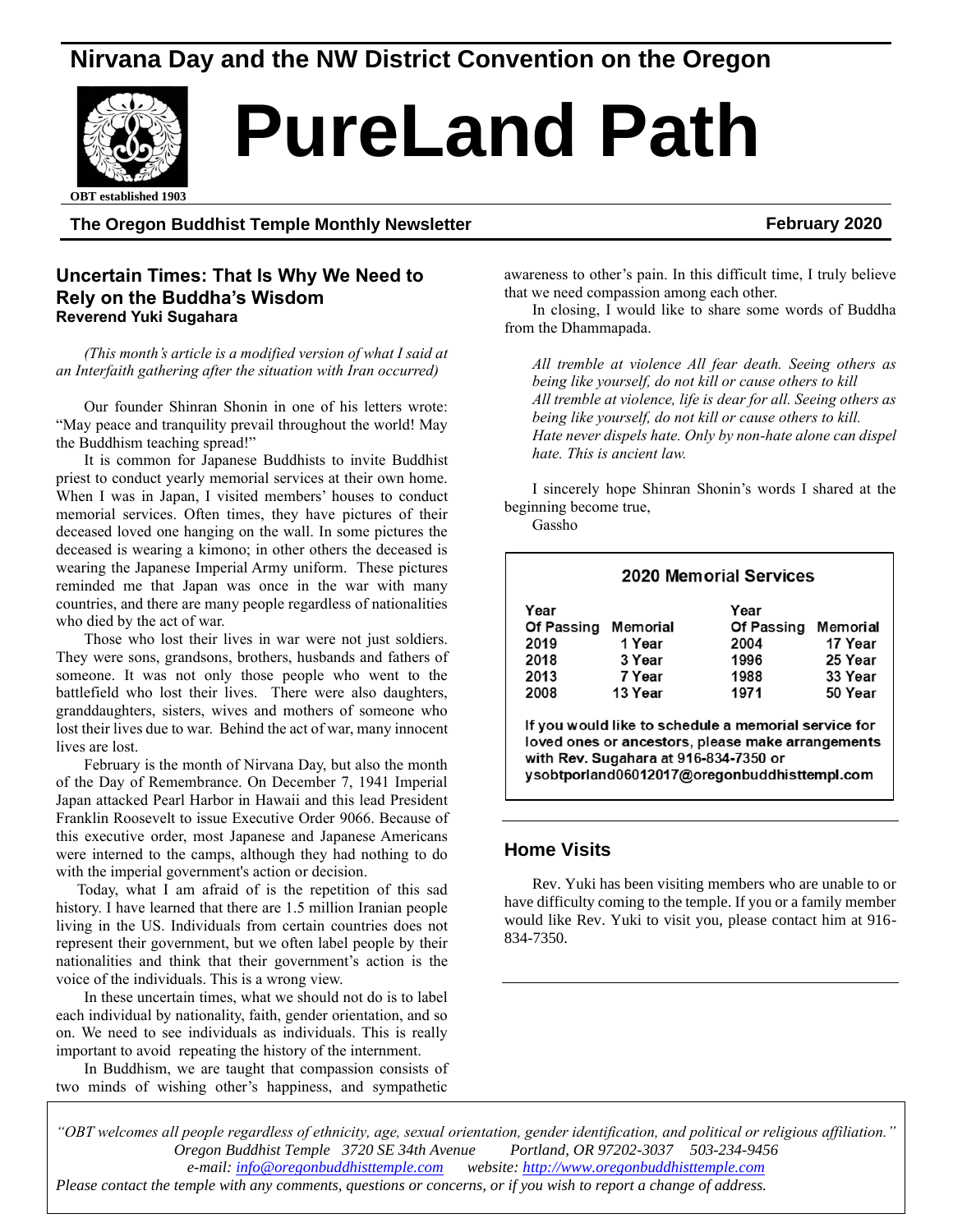#### **February Shotsuki Hoyo**

This is a monthly memorial service to honor and remember those loved ones who passed away during the month of February. The Shotsuki-Hoyo service will be held at the February 9th Sunday service at 10 am. Please join us and offer incense in memory of your relative(s) or friends.

Listed below are the names of those who passed away starting from 1950. Oregon Buddhist Temple has records from 1904. Names of deceased prior to 1950 are added if requested. If a name is missing or incorrect, please notify Jean Matsumoto, Etsu Osaki, or the temple.

Ando, Denny Masaru 2/2/2004 Ishida, Nobuko 2/11/1973 \* Okubo, Haru 2/7/2006 Asai, Sagoro 2/18/1969 Ishii, James Kentaro 2/27/2010 Osaki,Tome 2/1974\* Blackmun, Masako 2/21/2018 lto, Yoshizo 2/1/1995 Parks, Kayoko 2/23/1992 Dorman, Bob 2/2009 Kajiwara, George 2/8/2016 Sakurai, Sakiyo 2/17/1958 Ebihara, Sumie 2/1/1957 \* Kasubuchi, Mary W 2/24/2010 \* Shiraishi, Sayo 2/23/1952 Egashira, Kikuno 2/7/1997 Katsuro, Mine 2/23/1955 Sugihara, Seigo 2/24/2003 Egashira, Reisaku 2/16/1978 \* Kobayashi, Sakae 2/7/1966 Sunamoto, Sen 2/4/1967 \* Fujii, Hiroshi Hyde 2/26/2005 Maekawa, Shozo 2/17/1990 Sunamoto,Kazuko 2/26/2017\* Ikeda, Masaharu 2/21/1975 Okita, Tatsu 2/23/1967\* Yoshihara, Shuichi 2/7/1962

Fujii, Yonezo Fred 2/21/1973 Maekawa, Ryoo 2/26/2005 Tadasumi, Mary 2/23/1954 Fujii, Yoshino 2/16/1963 \* Miura, Tamuro 2/13/1966 Takeda, George Takeo 2/27/1992 Fujiwara, George S 2/6/2016 Miyoshi, Jimmy 2/2/1984 Takeda, Ishi 2/6/1951 \* Hasuike, Sachiko 2/14/2019 \* Morishita, Orga Fusae Junie 2/27/1997 Takemoto, Takichi2/19/1954 Hayashida, Masako 2/3/2004 Morita, Bessie Shinobu 2/4/2012 Takeuchi, Thomas 2/20/1990 Hearing, Sachie Yuki 2/2/1989 Nakamura, Kanesuki 2/22/1956 Tsujimura, Tomi 2/25/1983 \* Hironaka, Shigeru 2/15/2005 Nakamura, Saya 2/21/1987 \* Uyetake, Chise 2/7/1956 \* Honma, Ira 2/27/1988 Niemi, Isao 2/26/1962 Yamaguchi, Shizuo 2/21/1988\* Ikata, Sueo Buddy 2/27/1992 Oguri, Yasutaro 2/1/1961 Yoshida, Nobuko 2/1973 \*

\*OBWA member

### **Condolences**

To the family of Rose Ikata who passed away December 20, 2019.

#### **President's Column Cathy Yarne, OBT President**

*More than 35 years ago, Reverends Masao Kodani and Russell Hamada wrote the book, Traditions Of Jodoshinshu Hongwanji-ha, published by Senshin Buddhist Temple. The below text is based on Chapter 8 OREI AND OIWAI of the book. Direct quotations are indicated by quotation marks*.

#### **What is Orei**

"OREI -"honorific - REI" - In the context of a Buddhist temple, the word Orei on an envelope indicates a general donation to the temple".

"Most BCA temples operate on a financial system which is a combination of dues and assessments and the more traditional Orei system." Orei/donations were given for not only every Buddhist special service or holiday, but also for many personal significant events or celebrations like birthdays, weddings, graduations, marriages, funerals, New Years, etc. Giving an Orei is a *voluntary choice*. Because of all these donations, "membership dues have been and still remain one of the lowest of any religious organization in the U.S." The Orei system was and for some is still the traditional custom and preference of the Japanese American Buddhists.

The Orei system has accounted for the greatest source of temple income in the past. This was most likely true for the very early years of OBT; however this is not the situation today. With each generation of Japanese Americans moving away from this tradition, the Sangha becoming more ethnically and culturally diverse, and the number of members declining, the tradition of Orei /donations alone, although a notable amount, is insufficient to cover OBT's expenses.

The OBT Board strives to avoid increasing the suggested pledge amount, currently \$300 per individual. We are very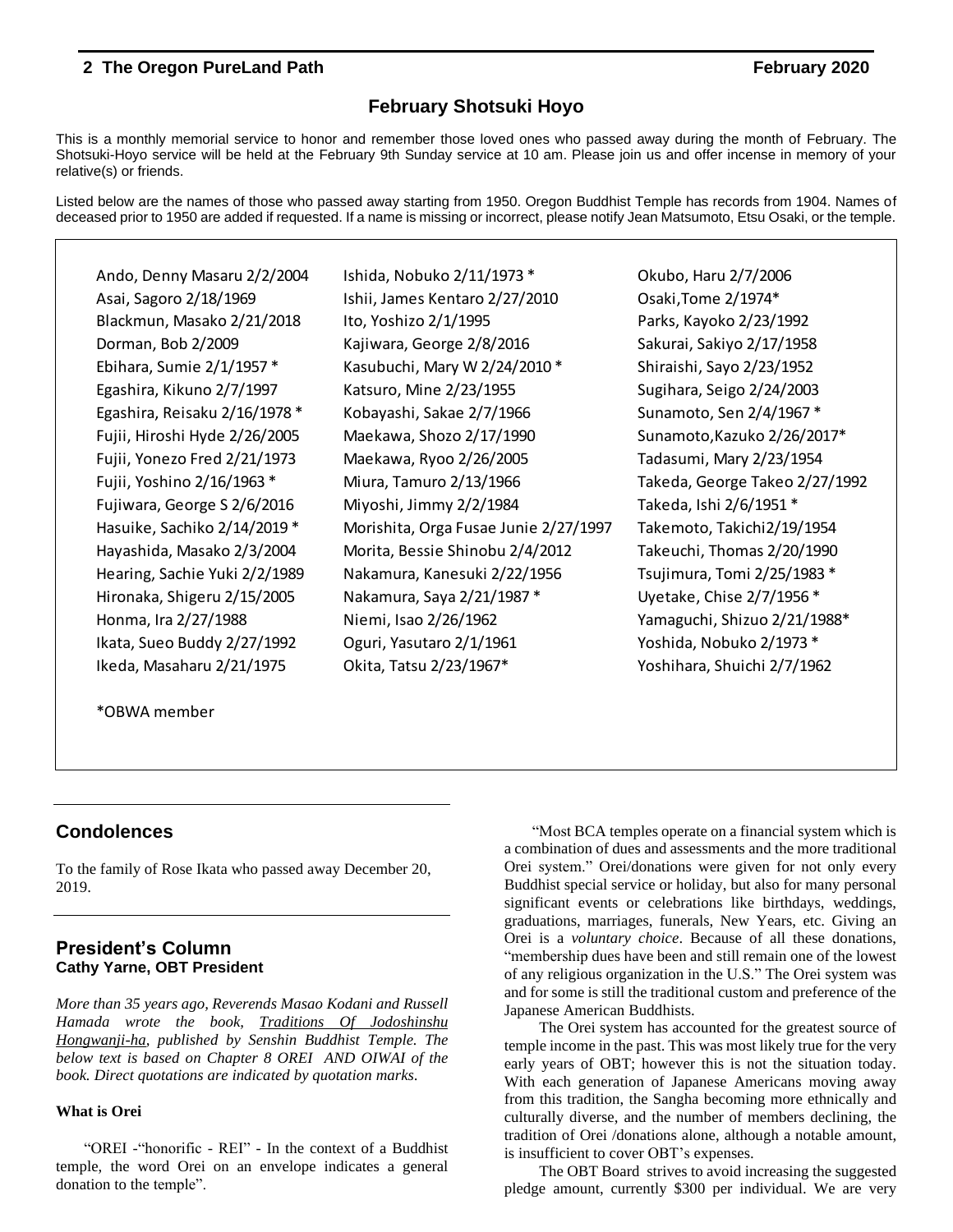conscious that we ask for donations frequently. For your convenience and as a gentle reminder, OBT will continue to attach donation envelopes for special services in the newsletter. While we seek new ways to increase our revenues, OBT is very grateful for all your donations and will continue "offering you opportunities" to support our temple. Thank you to those who have already made generous year end and New Year donations.

"Outside of the context of the temple, the word Orei may be used on any gift of gratitude to someone who has done you a favor, service or helped you in any way." So as we end one year and begin a new one, we are including, again for your convenience, an envelope for those who wish to give an Orei to Rev. Yuki. Any Orei /donation to Rev Yuki must be written to Rev Sugahara directly.

#### **New Year Pledges Alfred Ono, Pledge Chair**

Happy New Year and Happy New Decade – 2020. We at Oregon Buddhist Temple (OBT) are celebrating your generous donations in 2019 pledges. We collected over \$30,000! This shows your support and desire for the continuation of OBT. Many supporters made pledges of \$300 or more. The names of these donors were submitted to Buddhist Churches of America (BCA) as OBT members. A portion of the \$300 covers yearly BCA assessments and a generous amount remains for OBT's use.

Remember, a pledge of any amount shows that you want to support OBT here in Portland. It shows that you want to maintain our beautiful building and altar. It shows that you want to support our resident minister, Reverend Yuki Sugahara who teaches the Dharma at his Howa (Dharma talks), at talks at Dharma Exchange, at his Buddhist education classes and through personal interactions with the Sangha. You and your pledge make this all possible.

Many have already pledged for 2020 in either a one-time sum or pledges in quarterly or monthly payments. A full-page pledge form is in this newsletter on page 10 or you can pick one up at the reception desk in the temple foyer.

Thank you for your 2019 support. I hope we can count on you to continue your pledge in the same or even larger amount in 2020.

Gassho

### **Congratulations**

To Ken Garner for being elected Northwest District Council President to serve a two year term. The Northwest District is one of eight Buddhist Churches of America District Councils -Bay, Central California, Coast, Eastern, Mountain States, Northern California, Northwest, and Southern that constitute the service population of BCA.

### **OBT and OBWA Officers Installed**



### **2020 OBT Board of Directors**

*Term Ending 2020:* Angie Davis (Vice President), Traci Kiyama (Secretary), Cathy Yarne (President), Jenna Yokoyama *Term Ending 2021:* Marilyn Achterman, Ken Garner, Mai Thi La, Ann Shintani

*Term Ending 2022:* Erik Ackerson, Jayne Ichikawa, Katie Tamiyasu, Christine White

#### **2020-2021 OBWA Cabinet**

Co-Presidents – Pat Hokama and Katie Tamiyasu Vice-President – Janice Okamoto English Recording Secretary – Ann Shintani Japanese Recording Secretary – Kiyomi Dickenson English Corresponding Secretary – Nancy Kajitsu Japanese Corresponding Secretary – Yasuko Fields Treasurer – Judy Yamauchi

#### **Oregon Buddhist Women's Association Nancy Kajitsu**

Hoonko Otoki on Saturday, January 18 is our first prep day for 2020! We will need help on that day from 8am to 10 am. Warm soba noodles and a red and white sunamono are on the menu.

Reverend Henry Adams will be speaking at our Hoonko Seminar from 10 am on Saturday, January 18,

With 2020 beginning, our New Year's celebration lunch will be on Saturday, February 1, 2020 at Super King Buffet, 5015 SE 82nd. Please join us at 11:00 am. Lunch is \$12. You may also pay your dues if you are under 88 years of age/\$20. Please contact me if you will be attending.

You may also bring items that will fit in The Back Pack Program. Thanks to Jayne Ichikawa for gathering and delivering food to sustain children over a weekend. Food can be canned tuna, beef stew, peanut butter, canned fruit, breakfast bars, oatmeal, fruit juices to name a few things.

The Northwest District Convention is in Seattle from February 21st-23rd. Try to attend! Registration and hotel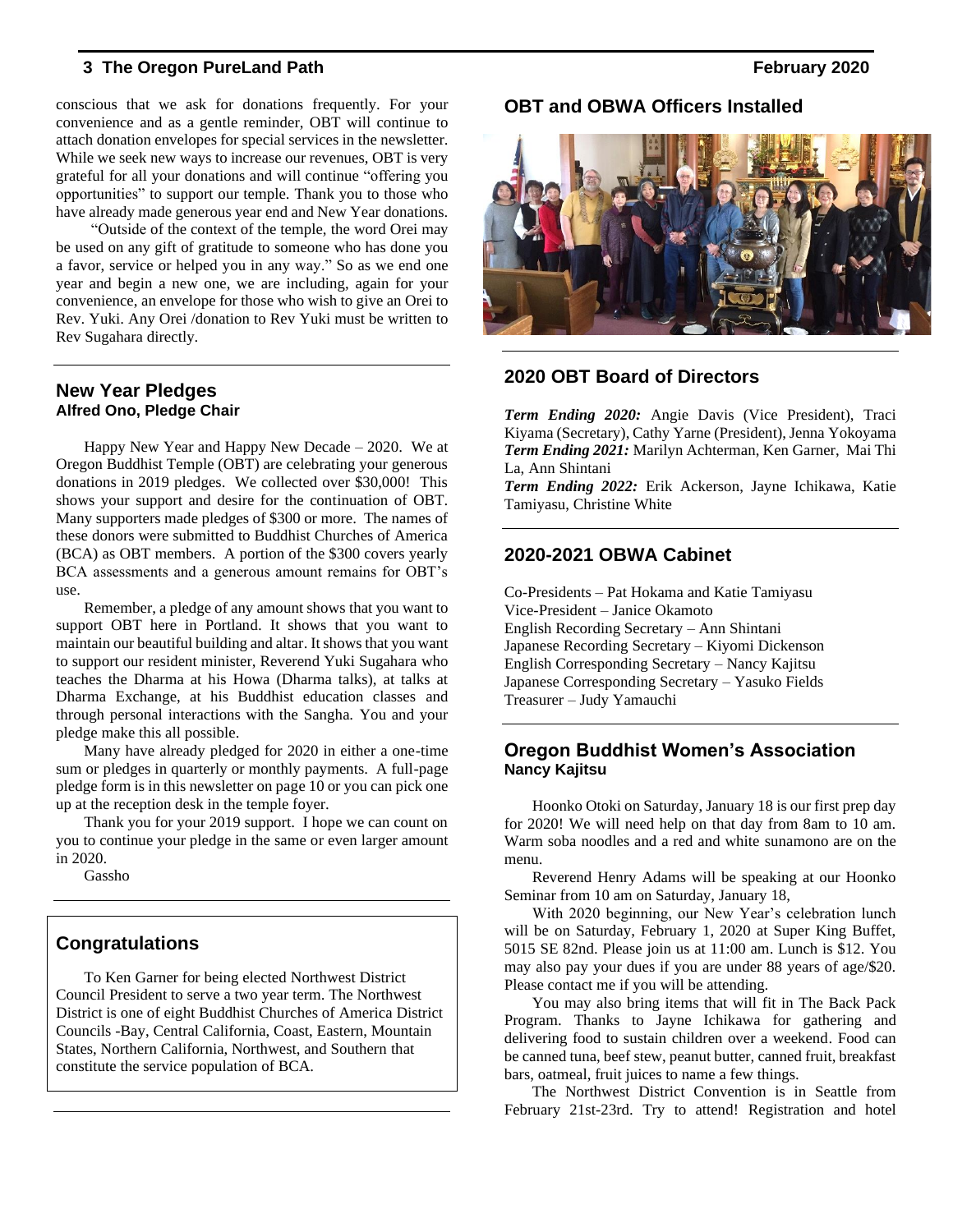reservation information is on page 5

Thank you to Kiyomi and crew for spearheading our New Year's Otoki. Following the New Year's evening service, toshikoshi (year-end) soba (buckwheat) noodles were served symbolizing long life. We are very grateful for the many people who helped. Thank you again to Kiyomi and her helpers for the delicious ozoni (traditional mochi soup) served on New Year's Day.

The next newsletter correspondent is Etsu Osaki. In Gassho, Nancy Kajitsu

#### **Dharma School Ann Shintani**

**Pet Memorial and Nirvana Day slideshow:** Nirvana Day is when we observe the passing of the Buddha. At OBT, we have observed pet memorials on this day, and honor them with a vegetarian potluck (my neighbor has a pet pig, Petal, for example). OBT has invited all to bring photos or other memorials to remember pets who have passed away. As an option, Dharma School invites you to contribute to a 2020 pet memorial slideshow, which we wish to share after service on Sunday, Feb.  $9<sup>th</sup>$ . Please email your pet photo(s) to Ann Shintani with your name, the name of your pet(s) and year of passing, no later than Sunday, Feb.  $2<sup>nd</sup>$ . We hope that by honoring the lives of our loved pets we can learn to sympathize with our emotions and those of others, including those with fur, feathers, scales.

**Bodhi Day** Thank you to Nancy Walseth and Dharma School students for performing "Bon Odori Song", to Aoi/Archer, Davis/Olivia, and Mayu for sharing messages, and to Cathy Yarne for chairing our service. Archer verbalized Aoi's statement on her portrait of Shinran Shonin; Davis shared his portrait of Tan Luan, one of the seven Masters of Jodo Shinshu, while Olivia held up his art; and Mayu described her thoughts about "patience" in her process of creating and learning about the method of animation.



Aoi/Hikaru, Archer, Daniel, Davis/Olivia, Hajime/Towa/Miyabi, Iain/Hannah (greeter), Mayu, Midori, and Mika

**Mochitsuki thank you**: Mayu, Midori, and Mika assisted in a children's' activity during our Mochitsuki fundraiser on Sunday, Dec. 22. For a few hours, they made bracelets, colored, hot-glued, and had snacks while their parents participated in making rice cakes. Dharma School hosted this, and we had about six students. Thanks!

#### **Girl Scouts Amy Peterson**

It's Girl Scout cookie time! We want to announce our newest cookie: Lemon UpsCrispy lemon cookies baked with inspiring messages to lift your spirits. The girls are taking orders now for your favorite cookies. Cookies will be delivered after Feb. 8th.You can contact the troop at [GStroop43720obt@gmail.com](mailto:GStroop43720obt@gmail.com) to order cookies. The girls want to do some camping this summer. If you can't eat the cookies, they can be donated to our charity that provides low cost lunches to seniors.

*The article below by Jayne Ichikawa is a first in a series of articles written this year by an OBT board member to help make the board more accessible to temple members.*

#### **Mother's Life Is Remembered Jayne Ichikawa**

Thank you for your votes. I am now on the Oregon Buddhist Temple Board. I volunteered to write an article about myself as requested for all Board member to do.

I am writing my thoughts in January, so New Year's resolutions are on my mind, as well as my mother who passed away on January 6, 2017 at the age of 97. I wish I appreciated her care and selflessness while I was growing up. It wasn't until I married and became a parent that I finally realized and valued my mother as a precious role model. Her love, appreciation, and gratitude will always be remembered by our family, especially by the grandkids, great grandkids and close friends.

If I could sincerely listen with patience, always be generous, and appreciate with compassion like my mother, I could follow her legacy as my lifelong guide. This may seem like a reasonable goal but for me it is very difficult to follow in her footstep as my role model since my passions are tennis, exercising, hiking, volunteering, socializing with friends, reading, and being with and texting with my grandkids. My husband tells everyone that I am hardly ever home during the day!. He says that's alright as long as his meals are prepared.

Maybe I do have an opportunity this year for growth and reflection. Perhaps being on the OBT Board will give me a deeper understanding and appreciation that will help me follow the footsteps of my mother. Here is my haiku in closing:

Time of year beckons goals Mother's life is remembered Wisdom and Compassion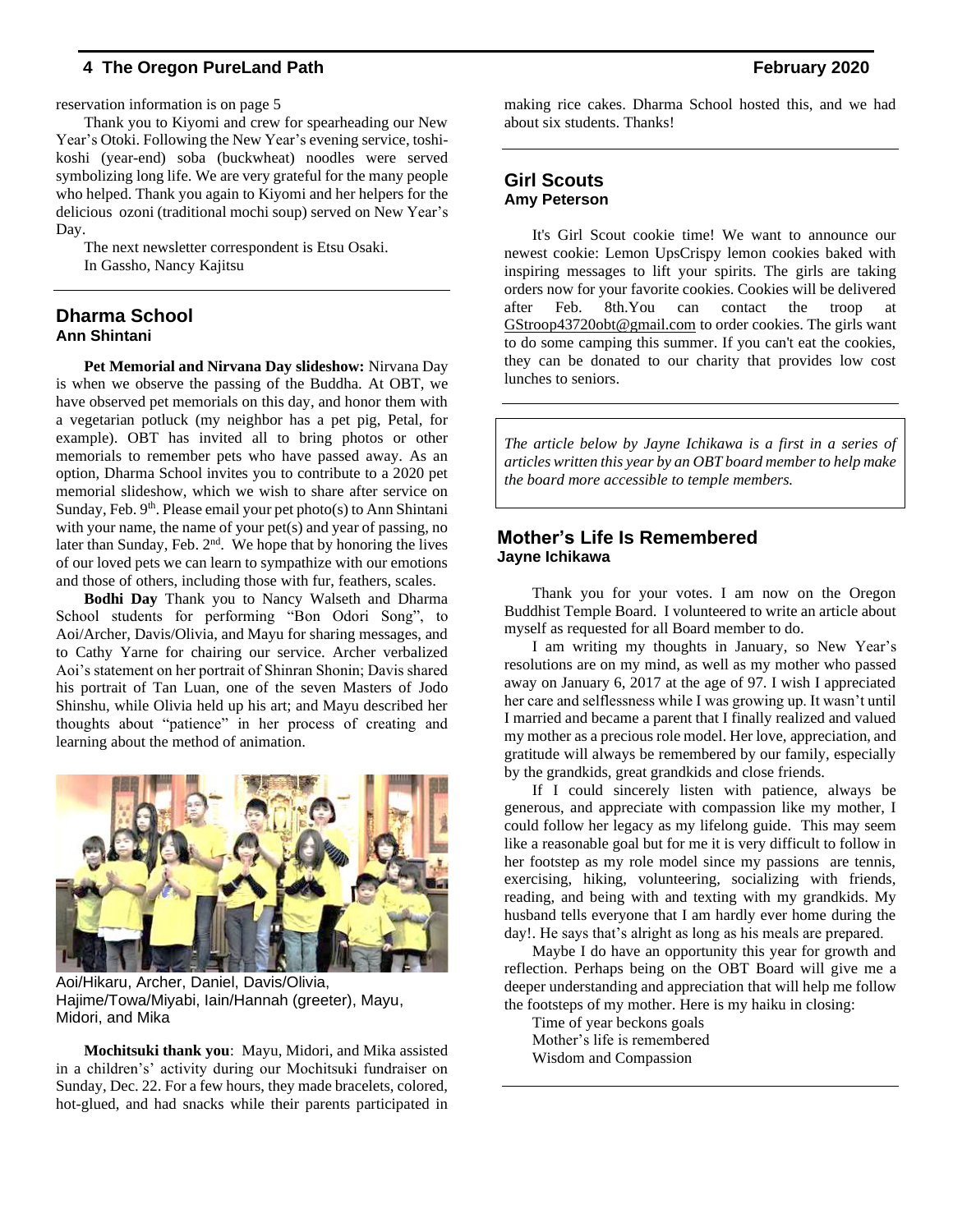#### **Lotus Circle – February Jean Matsumoto**

Winter must be on its way because snow is forecast for the first time this year on 1/15/2020 (this coming Wednesday). We hope the weather will be gentle in February to the flowers that will adorn our temple altar which happens due to the generous donations of members of the Lotus Circle. This month, the following people are acknowledged gratefully:

- February  $2 -$  Judy Hittle in memory of (imo) her parents, Joriu & Fumiko Asato
- February 9 Anonymous imo of Haru Okubo
- February 16 Dan Miura imo his parents Tamuro and Rin; Mabel Ota imo parents Shozo & Yone Maekawa & sister Toshiko Okino
- February 23 Dennis Sugihara imo parents Seigo and Shizue; Yasuko Fields imo her father Ryoo Maekawa; Ron Ikata imo parents Sueo Buddy and Sumiko

For information about the Lotus Circle link to: [https://www.oregonbuddhisttemple.com/lotus-circle.](https://www.oregonbuddhisttemple.com/lotus-circle) The Lotus Circle honors the memory of a loved one by funding altar flowers. Your donation goes to the altar flowers of the Sunday service closest to your loved one's passing.

Please consider joining Lotus Circle by emailing me at [jamatsumoto@gmail.com](mailto:jamatsumoto@gmail.com?subject=Lotus%20Circle) or calling 503-280-2463.

### **February Toban**

Aaron Cole **Anna Dakota** Kiyo Endecott Susan Endecott Lori Fukunaga Ray Fukunaga Janice Ishi Michael Ishii Traci Kiyama\* Wynn Kiyama Edna Koyama Richard Koyama Suniti Kumar Amy Peterson Beth Sellers **Duane Watari** Jenna Yokoyama Glenda Watson \*Tobancho

### **OBT Readers' Club (a TED talk video) Sunday February 16 Dharma Exchange Yuki Sasao**

The next Readers' Club requires no book reading. However, you still have to be attentive, able to see and hear, and speak if you want.

The TED talk video is called "All it Takes is 10 Mindful Minutes" by Andy Puddlecombe. Google "All it Takes is 10 Mindful Minutes" to link to the video

In the Dharma Exchange, we will discuss the question "how do you apply Buddhism teaching from OBT to your daily life?" The TED talk video might provoke some thoughts on this question. Also consider the following.

It's always great to see us walking towards the shared goal - compassion and kindness, but how about taking a moment, looking around, and learning about each other? We usually learn teachings and input new ideas, so let's spend some time to output what we learn and see our peer's view. It'll be interesting to hear teachings through different people's interpretation with different backgrounds.

#### **NW District Convention 2020 The 73rd Annual Northwest District Buddhist Convention will be held in Seattle February 21 – 23, 2020**

[Hyatt Regency at Seattle's Southport](https://www.google.com/maps/place/1053+Lake+Washington+Blvd+N,+Renton,+WA+98056/@47.5030703,-122.2050661,17z/data=!3m1!4b1!4m5!3m4!1s0x5490683da9fbf47b:0x4d41eaebe8218a17!8m2!3d47.5030703!4d-122.2050661)

[1053 Lake Washington Blvd N](https://www.google.com/maps/place/1053+Lake+Washington+Blvd+N,+Renton,+WA+98056/@47.5030703,-122.2050661,17z/data=!3m1!4b1!4m5!3m4!1s0x5490683da9fbf47b:0x4d41eaebe8218a17!8m2!3d47.5030703!4d-122.2050661)

[Renton, Washington, United States, 98056](https://www.google.com/maps/place/1053+Lake+Washington+Blvd+N,+Renton,+WA+98056/@47.5030703,-122.2050661,17z/data=!3m1!4b1!4m5!3m4!1s0x5490683da9fbf47b:0x4d41eaebe8218a17!8m2!3d47.5030703!4d-122.2050661)

[Hotel reservations: \\$109 King, \\$119 Queen/Queen, \\$129](https://www.hyatt.com/en-US/group-booking/SEARL/G-SEBU/)  [partial lake view, \\$139 full lake view](https://www.hyatt.com/en-US/group-booking/SEARL/G-SEBU/)

Register for the Convention and make hotel reservations online through the Seattle Buddhist Temple website. Save \$50 by registering by January 31.

### **"Amida Buddha Welcomes All Refugees"**

In the Winter 2019 issue of Buddhadharma magazine, "Jeff Wilson explains how the Jodo Shinshu school of Pure Land Buddhism emerged from the refugee experiences of its two Japanese founders, Shinran and Rennyo. He tells us why that history is particularly relevant to the refugee and migrant crises today."

A copy of the magazine is available in the Temple library. You can also find it on-line by googling "Buddhadharma winter 2019". It is an excellent, very readable article.



### **Oregon Buddhist Temple Wisteria Society Kim Kono**

To honor and thank friends of OBT who have included the temple in their estate plans, OBT is pleased to announce the creation of The Wisteria Society. The wisteria flower displayed in the crest of the Jodo Shinshu Hongwanji Buddhist Temples—also symbolizes longevity, growth, and endurance. Individuals who include OBT as a charitable recipient of their estate will help the temple bloom and flourish for future generations.

Oregon Buddhist Temple recognizes the following individuals who have named the temple in their estate. Arigato Gozaimasu! Thank you for your far-sighted commitment to keep the temple doors open to teach Jodo Shinshu practices and support our Sangha.

Susan Endecott Kim Kono and Randy Choy Amy Peterson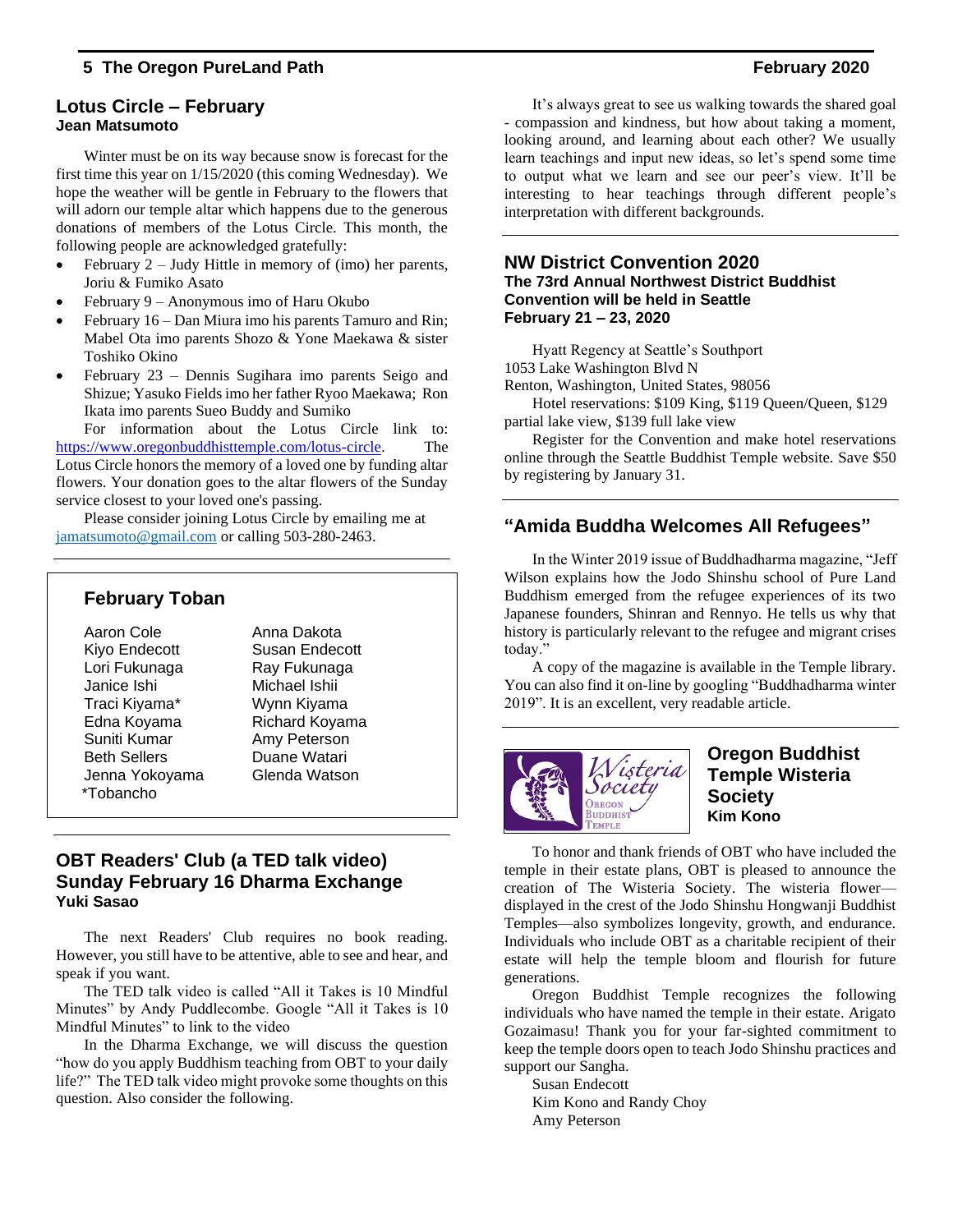**(Wisteria Society, cont.)** Ernie Takeda Phaedra Urban Cathy and Jeff Yarne Have you included OBT in your estate? Everyone who

makes a charitable bequest to OBT is invited to become a member of The Wisteria Society. With your support, OBT can look forward to many years of sharing the Buddha-Dharma. If you would like information on including OBT in your plans or if you have already done so, please contact any OBT Board member.

#### **Spring Bazaar Traci Kiyama**

The Spring Bazaar is getting closer! Mark your calendars for Sunday, April 19 from 11am-3pm for a day of community, food, and fundraising. Like last year, we'll be serving up everyone's favorite mar far chicken as our main feature. Order it as a bento, on top of Robbi's award-winning curry, or a la carte. Inari sushi will return along with Mabo Dofu donburi. OBWA will have manju and Dharma School will have treats for sale.

Food prep will take place Saturday, April 18 in the morning and early afternoon. Everyone is invited to help with prep. For the day of the Bazaar, we will try something new this year. Instead of publishing a worklist in the newsletter, you can sign up for a shift online. Signups will start in March. In addition to publishing the link in the newsletter and on the website, Jenna and Traci will help people sign up after service on Sundays. Thank you in advance for your help!

Look out for order forms in March. The online store also be up then, so you can order online by clicking on the temple store link at the temple's website [www.oregonbuddhisttemple.com.](http://www.oregonbuddhisttemple.com/)

### **Turn Your Vehicle in for Cash for OBT!**

Donate your old car, truck, motorcycle, RV, or boat to the temple! OBT is partnering with CARS to collect your used vehicle and turn it into cash. Fill out the form at [https://careasy.org/nonprofit/oregon-buddhist-temple.](https://careasy.org/nonprofit/oregon-buddhist-temple) You can also call 855-500-RIDE. CARS will pick up your vehicle for free, usually within 24-72 hours of your request. They will provide you with a receipt for your donation, and OBT receives cash!

### **Searching for 2020 High School Graduates Elaine Yuzuriha**

Attention high school seniors, the Japanese American Community Scholarship applications are due on March 6, 2020. Now is the time to get teacher's recommendations and apply. You or your parents must have been a member of one of the seven community organizations by October 15th to apply for

the following year's scholarships. Oregon Buddhist Temple is one of the sponsoring organizations. For full information, please see the scholarship application form a[t www.pdxjacl.org](http://www.pdxjacl.org/) under scholarships.

### **It Will Take All of Us to Succeed Jayne Ichikawa**

Plastics have become a very important material in all of our everyday lives. They provide low cost, high utility and convenience for everything from preserving food, facilitating communications, providing transportation and keeping us all safe. As plastics use has increased and become more of our lifestyle over the last 50 years, we have all done a poor job in helping recycle plastics to become a highly valuable renewable resource. Only together can we help change that reality. We all need to get involved! Here is the information of AGILYX which will accept your NUMBER 6 plastics:

Website: [agilyx.com](http://www.agilyx.com/) Address: 7904 SW Hunziker St, Portland, OR 97223 Phone: (503) 217-3160

#### **What type of post-consumer polystyrene (No. 6) does AGILYX accept?**

We take all forms of polystyrene including Styrofoam for recycling. Polystyrene plastic is found expanded into foam products such as coffee cups, block packaging, meat trays and to-go containers, and non-expanded in rigid products such as CD cases, wine-tasting cups, and coffee creamer shells- anything marked with a #6 or "PS". We do NOT take starch peanuts, PE, or PP foam.

Please contact Jayne Ichikawa (jayneichi@gmail.com) for more information. I am hoping to make more people aware of getting involved with this program at OBT.

#### **Cooking with Sensei Kim Kono**

A top prize of the 2019 ObonFest raffle was "Cooking with Sensei." On Dec. 8th the lucky winners Randy Choy, Kim Kono, and Justin Kwong learned how to cook chicken karaage. The best part: eating kararage with the Sugahara Family!

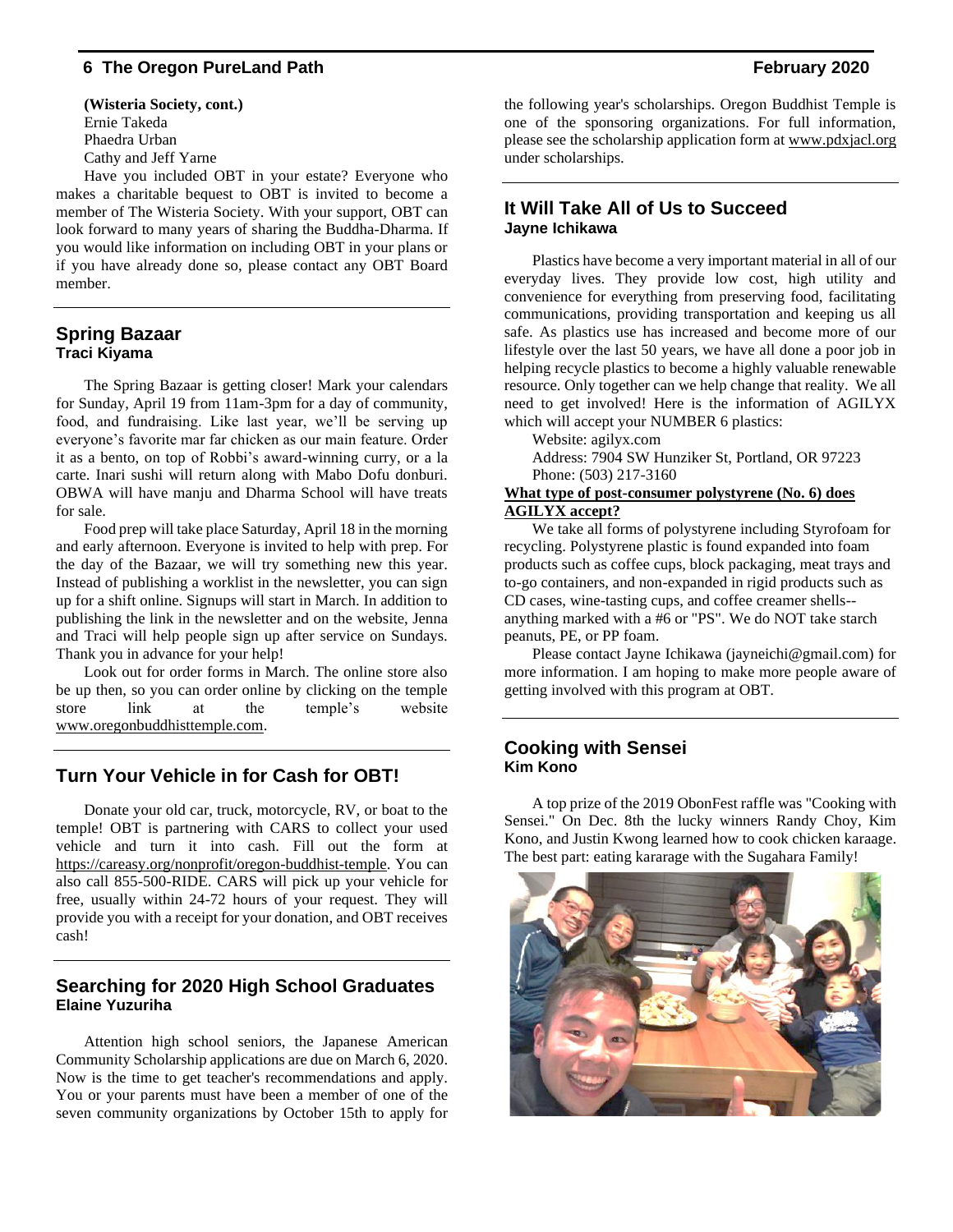### **Two Excellent Books in the Library**



### **HAIKU BY DHARMA EXCHANGE 12/29/19**

Hours pass by fast Prokofiev is easy Lost in the music Beth Sellers

Toss food scraps under Dormant cherry tree waiting To bloom once again. Erik Ackerson

Garbage day again Fill the can and slam the lid Everything moves on Nancy Walseth

Winter sits outside Cold dark rainy, fat buds on trees Foretelling spring Wendy Wyant

Solitary bell Echoes carry me forward Inevitably Ken Garner

Kobu soaking patiently on New Year's Eve Residual images of chickadees On bare branches Maho Garner

Another year gone Another year comes again Winter is sleeping Stan Shiigi

Happy to hear it Called "Grandmother" by children Sounds like harmony Marilyn Huu

Gratitude for Buddhism Pat Lindemaier

Life is coming Life is going Life is wonderful Jae Yong Huh

Newness comes with rain Falling waters cleanse the earth Smell hope in the air Yolanda Suarez

The more things change The more they remain the same But not compound John Blackman

Like water turn ice Life of butterfly from death Time changes all things Charlie Niedert

The old year passes Change is inevitable Growth is in the now Brenda Niedert

End of December Three more days left of the year Should clean the basement Brenda Fugate

Winter moon hidden by the clouds Winds of change Bring forth enlightenment Jeanette Hager

Up on the altar Buddha is smiling at me Namo Amida Etsu Osaki



Intermediate Class: Reading The Three Pure Land Sutras - encountering the teaching which Buddhas enjoyed.

When: 2nd and 4th Wednesdays of the month, 7pm to 8:30pm. Where: Oregon Buddhist Temple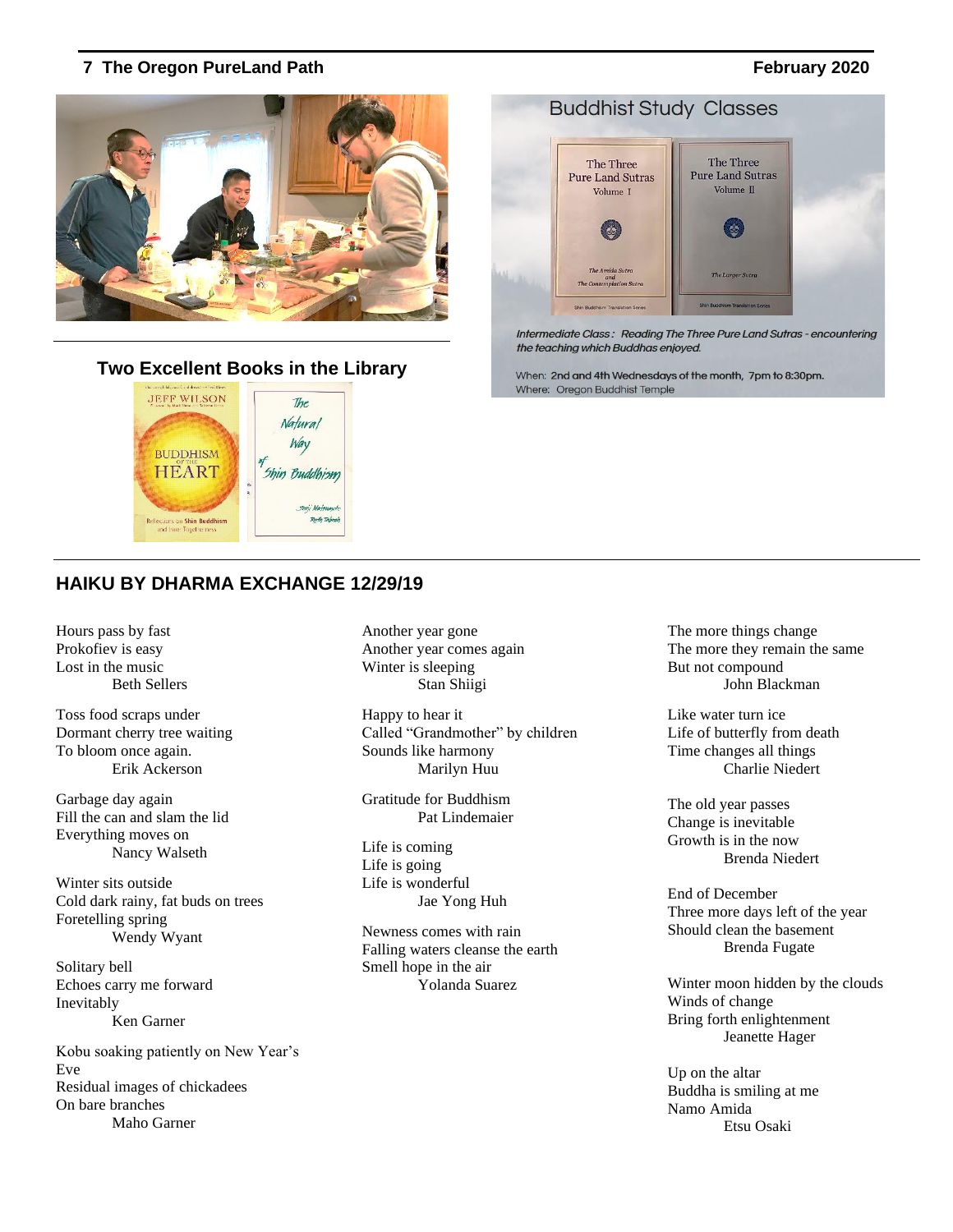The New Year's Party, January 5, was held downstairs with a delicious Bento lunch box. Todd MC-ed amazingly as usual. Nance and Ann led the Sangha to sing Obon song and Rev. Sugahara played Kenshi Yonezu's "Paprika" It was a warm and happy start to the New Year!























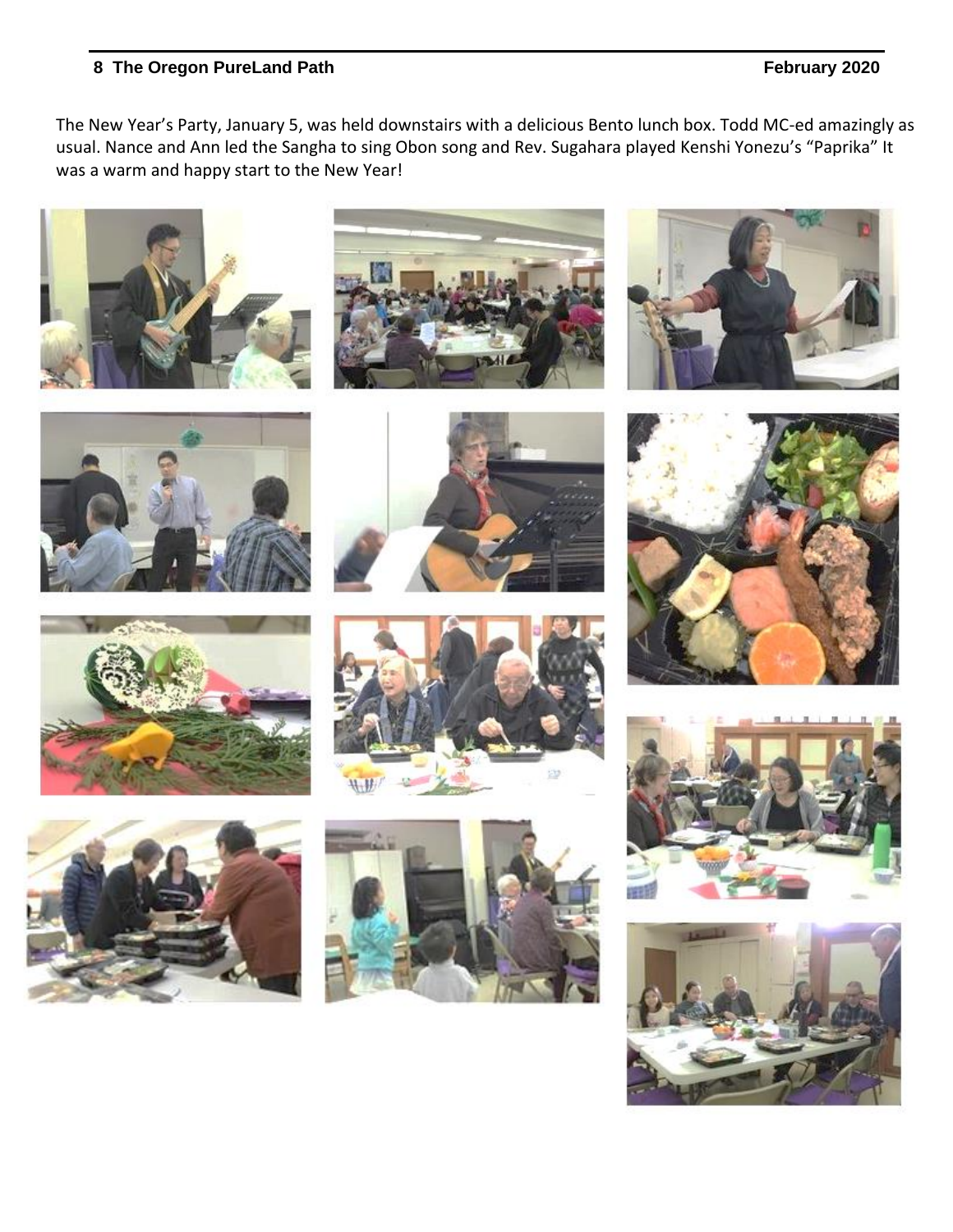*In memory of Frank Hrubant In memory of Micki Yagi Year end special donations* Sahomi Tachibana  $\sim$  Shinya & Jayne Ichikawa Shoun & Grace Ishikawa Traci & Wynn Kiyama Ben & Darlene Demise Chris Dart *In memory of Mieko F. Ikeda* Dana Kakishita Yasuko Maekawa Fields Shiz Inaba Shiz Inaba Shigeru & Yoko Yuzuriha Lynn & Scott Grannan Todd & Elaine Yuzuriha Mark & Linda Nishi-Strattner **SHOTSUKI HOYO** Beth Sellers Amy & John Peterson *In memory of Sumiko Ando* Katsuya & Grace Amasuga Yoshie Kagawa **Alice Ando** Pat Hokama Robert Kagawa *In memory of Haru Nunotani* Jean Matsumoto Michael & Janice Ishii Carolyn J. Saiget Chris Dart Shinya & Jayne Ichikawa *In memory of Bob & Frank Ando* Janice Okamoto Diane Ando Harder *Bodhi Day donations* Karol Kennedy Roberta Ando Diane Ando Harder Atsuko Richards *In memory of Sekitaro Fujii* June & Stan Shiigi Setsy & Chip Larouche Roberta Ando Roberta Ando Jean Matsumoto *In memory of Ikumo Tamiyasu* Alfred Ono Roberta Ando Janice Okamoto Kiyomi Dickinson *In memory of Yasashi Ichikawa Hoonko donations* Steve & Clara Pawlowski *& Rev Tatsuya Ichikawa* Shoun & Grace Ishikawa Arlene Kimura Herb & Etsu Osaki Leslie Uyeji Pat Hokama **Interpretive Susan Lilly & Erik Ackerson** Joseph & Lora Wahl Susan Lilly & Erik Ackerson Ann Shintani & Scott Winner *In memory of Takeko Wahl* Pat Hokama Ken & Katie Kawazoe  $\sim$  Joseph & Lora Wahl Michiko Kumashiro Naomi Masuoka *In memory of Zoichi Yuzuriha* Toshiko Hayashi Lily Meiners **Todd & Elaine Yuzuriha** Richard & Kumiko Mishima Alice Ando Kristina Gormley *Lotus Circle 2019 Annual pledge* BeeBee Tan-Beck June & Stan Shiigi Wakabayashi Carrollo Family Randy Choy & Kim Kono Joyce F. Olsen Ron & Misako Ogi Ikeda Living Trust *2020 Annual pledge* Steve & Michi Kawanami dean F. Takashima Carolyn J. Saiget Connie Masuoka Sahomi Tachibana Setsy & Chip Larouche Chisao Hata **Alice Tano** Alice Tano Kim Kono & Randy Choy Michiko Kornhauser Ruth Sono Watanabe Shinya & Jayne Ichikawa Marilyn Achterman **Chris Dart Chris Communist Chris Communist** Steve & Clara Pawlowski Richard & Edna Koyama Toshiko Hayashi Judith Yamauchi Nancy Okada Elaine & Todd Yuzuriha *In honor of Lauren Yanase 2019 monthly/quarterly/* New York Buddhist Church *Girl Scout Gold Award semi-annual pledge* New York Tachibana Dance Group Craig & Lisa Yanase Pat Lindemaier Theodora Yoshikami Barbara K. Shirota Diane Ando Harder Fabio & Ann Aversa Atsuko Richards Atsuko Richards Atsuko Richards Doris Hrubant *Special donations* Yuki Sasao Anonymous **Randy & Dana Kunisaki** Tony & Sena Clinton

*In memory of Chisao Nakamichi* Beverly Aaby *Donation acknowledgements* Anonymous Jenny Heckroth *are mailed for donations of*

*In memory of Irene Junko Stumpf* Paul Telles *on the OBT mailing list, and* Richard D. Stumpf Chris & Trina Wong *to any donor upon request.*

#### *Oregon Buddhist Temple December 2019 Donations*

Martin Lee (gift of stock) Susan Endecott **Sunamoto memorial** Sumie Ishida **Nancy Walseth** Nancy Walseth Suzanne & Arthur Hasuike Robert & Susan (Ishida) Yoneda Karol Kennedy James & Judith Nakashima Robert Kaneko *\$250 or more, to donors not*

Anonymous *sjendecott@gmail.com*

*Thank you for your continued support*